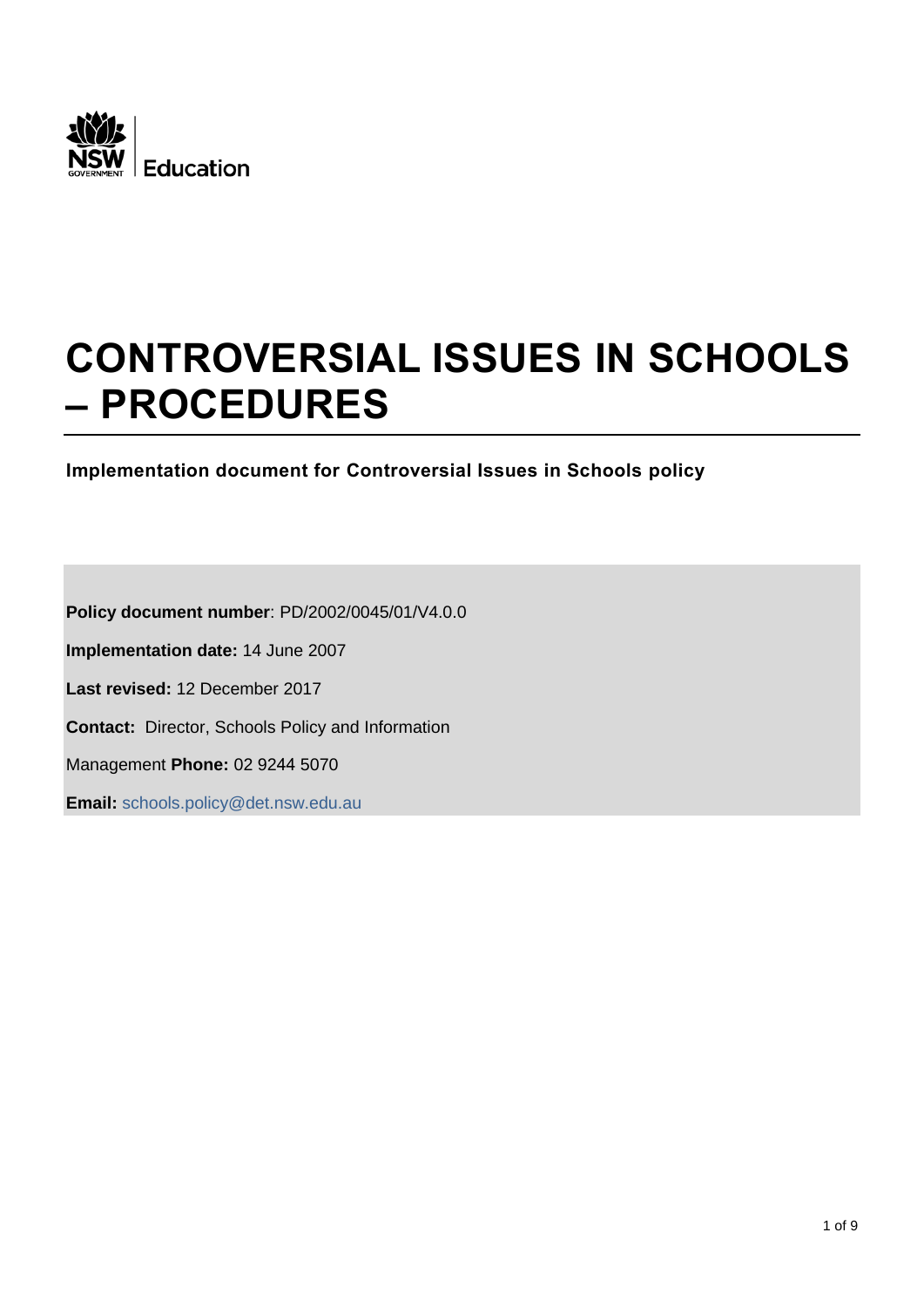# <span id="page-1-0"></span>**Document history**

| Date             | <b>Description</b>                                                                                       | <b>Approved by</b>                                    |
|------------------|----------------------------------------------------------------------------------------------------------|-------------------------------------------------------|
| 14 June 2007     | Initial publication to supplement PD/2002/00045                                                          | Deputy Director-General,<br><b>Schools</b>            |
| 2 December 2009  | Amended to reflect decision in Term 4 2009 to discontinue<br>Authorised Performances for Schools Program | Deputy Director-General,<br>Schools                   |
| 12 December 2017 | Amended to reflect department structure and plain English<br>principles                                  | Executive Director, Learning<br>and Business Services |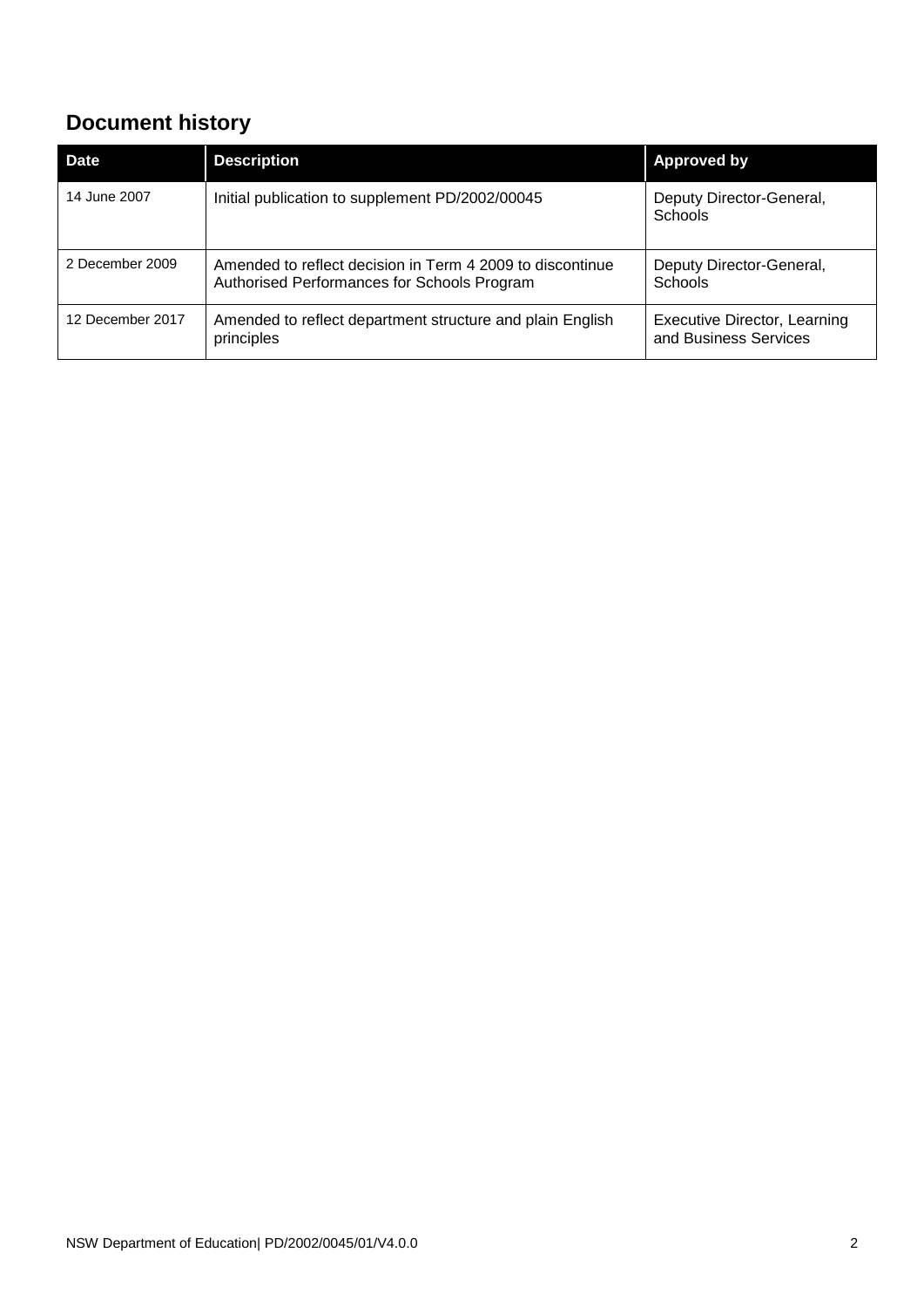# **Contents**

| 1              |     |       |  |  |  |  |  |
|----------------|-----|-------|--|--|--|--|--|
|                | 1.1 |       |  |  |  |  |  |
| $\overline{2}$ |     |       |  |  |  |  |  |
|                | 2.1 |       |  |  |  |  |  |
|                | 2.2 |       |  |  |  |  |  |
|                | 2.3 |       |  |  |  |  |  |
|                | 2.4 |       |  |  |  |  |  |
|                | 2.5 |       |  |  |  |  |  |
|                |     | 2.5.1 |  |  |  |  |  |
|                |     | 2.5.2 |  |  |  |  |  |
|                |     | 2.5.3 |  |  |  |  |  |
|                |     |       |  |  |  |  |  |
|                | 2.6 |       |  |  |  |  |  |
|                | 2.7 |       |  |  |  |  |  |
| 3              |     |       |  |  |  |  |  |
| 4              |     |       |  |  |  |  |  |
| 5              |     |       |  |  |  |  |  |
| 6              |     |       |  |  |  |  |  |
|                | 6.1 |       |  |  |  |  |  |
|                |     | 6.1.1 |  |  |  |  |  |
|                |     | 6.1.2 |  |  |  |  |  |
|                |     | 6.1.3 |  |  |  |  |  |
|                |     |       |  |  |  |  |  |
| 7              |     |       |  |  |  |  |  |
|                |     |       |  |  |  |  |  |
|                |     |       |  |  |  |  |  |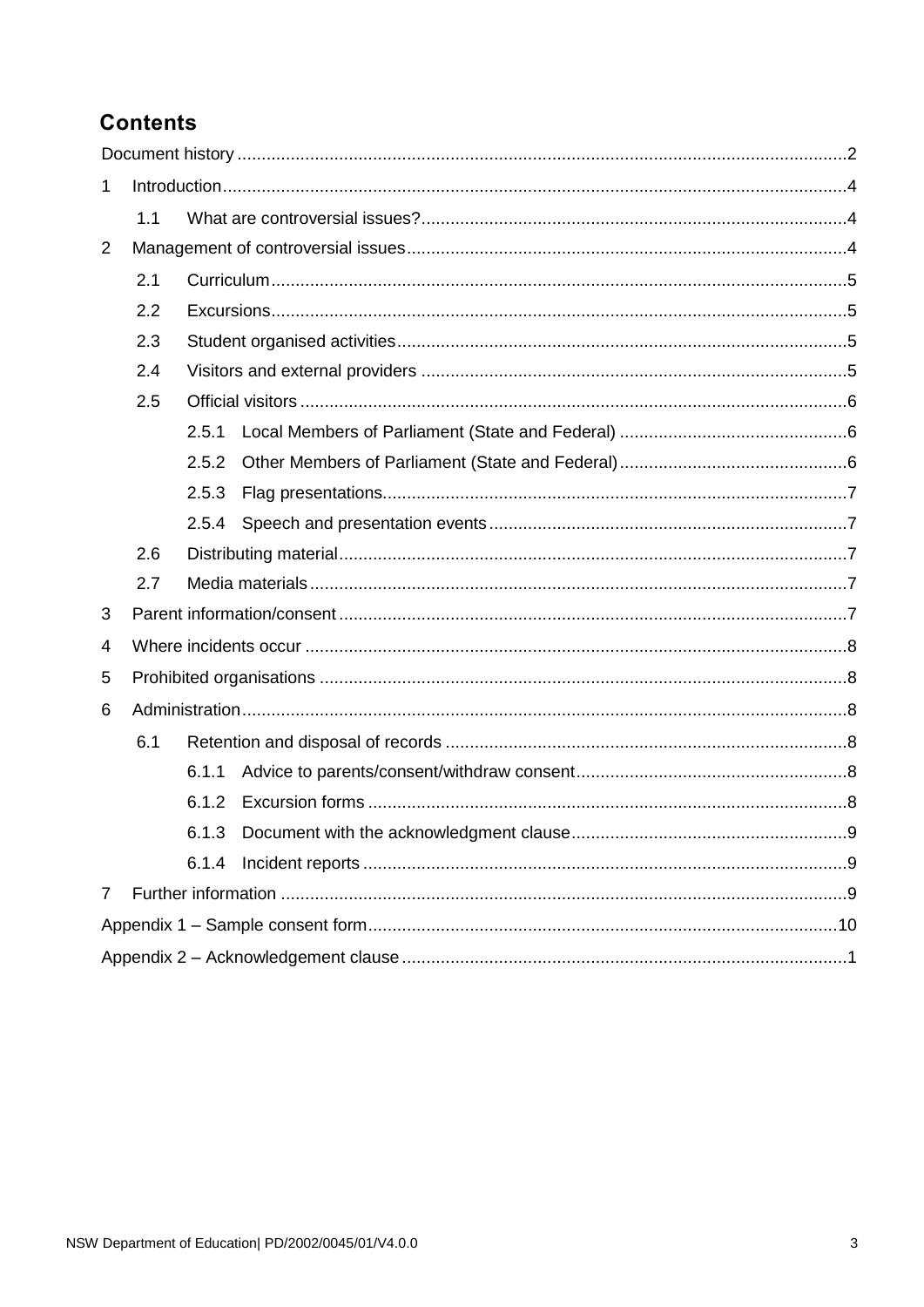# <span id="page-3-0"></span>**1 Introduction**

Schools provide curriculum based learning and teaching programs, activities and events to achieve a wide range of learning outcomes which include values, attitudes and ethics. Schools are required to acknowledge the diverse views held by parents and the community about what is suitable for study at school.

Students and teachers face changing and complex societal situations. Particular topics covered in learning and teaching programs may be impacted on by events outside the school and become controversial in nature. Controversial issues are not static and are impacted by changing attitudes, world events and social values.

It is important for all staff to develop practices in accordance with the department's policies and procedures.

Schools play an important role in supporting students. This includes doing what they reasonably can to protect students from foreseeable risk of harm arising from school related activities. [School Communities](https://education.nsw.gov.au/inside-the-department/health-and-safety/media/documents/school-communities-working-together/PROC004_SCWTGUIDELINES_v1.pdf)  [Working Together Guidelines](https://education.nsw.gov.au/inside-the-department/health-and-safety/media/documents/school-communities-working-together/PROC004_SCWTGUIDELINES_v1.pdf) and [School Communities Working Together e-learning awareness module](https://education.nsw.gov.au/inside-the-department/health-and-safety/school-communities-working-together) provide support to schools in preventing and managing anti-social and extremist behaviour that may occur in the context of the study of controversial issues in schools.

# <span id="page-3-1"></span>**1.1 What are controversial issues?**

Controversial issues may be questions, subjects, topics or problems which create a difference of opinion, causing contention and debate within the school or the community. Controversial issues will differ across schools and communities.

Controversial issues may arise in the content delivered and views expressed by or the actions of teachers, external providers or visiting speakers in school or on excursions. Teaching approaches to controversial issues need to be sensitive, objective and balanced. They should ensure that a range of views on a subject are taken into account in designing suitable learning programs.

Welcome to country and/or the acknowledgement of traditional owners is not considered a controversial issue.

Schools are not places to proselytise, that is, to convert students who are not already members of a particular belief system to become members of that belief system.

Schools should not be used to advance political platforms or for recruiting into partisan groups organised upon restricted party lines.

# <span id="page-3-2"></span>**2 Management of controversial issues**

Schools are places where students are preparing for informed and reasoned involvement in community life by the study of social issues. Appropriate management allows the study of [controversial issues t](https://detwww.det.nsw.edu.au/policies/curriculum/schools/cont_issue/PD20020045_i.shtml?level=)o provide valuable and significant learning experiences.

The study of [controversial issues w](https://detwww.det.nsw.edu.au/policies/curriculum/schools/cont_issue/PD20020045_i.shtml?level=)ill be consistent with curriculum objectives and is not intended to advance the interest of any particular group, political or otherwise.

Material inconsistent with the values of public education or the school's purpose and goals or that advances the interest of any particular group, political or otherwise, must not be distributed to students.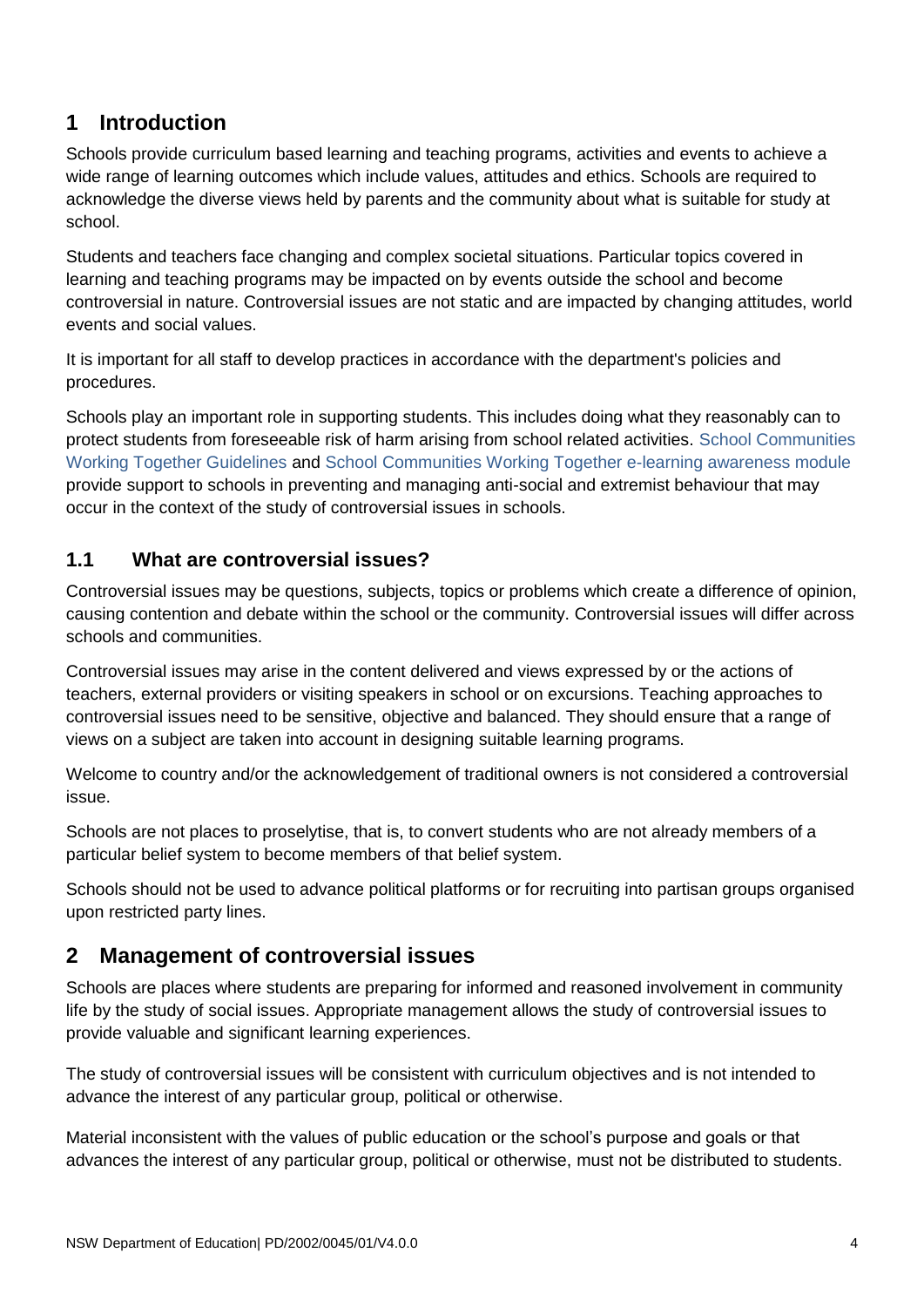# <span id="page-4-0"></span>**2.1 Curriculum**

The management of controversial issues and material during the delivery of curriculum, school programs and activities, events and presentations includes:

- teachers, staff members or volunteers consulting with the school principal
- informing parents of the proposed content, including materials to be used
- providing parents the opportunity to either consent to or withdraw their child from the presentation, event, program or activity
- retention of all returned consent or withdrawal forms in accordance with section 6 of these procedures.

Appendix 1 has sample clauses for schools to use to gain parents' permission for their child to attend or to withdraw their child from the event, presentation, program or activity.

When communicating with parents or carers who do not speak or understand English well, the use of translated documents and/or onsite or telephone interpreters is encouraged.

Teachers are in a privileged position to influence students. A teacher's personal view should not impact on teaching a subject. Sharing their knowledge or view may be necessary to assist students to form their own views or to answer a query from students relevant to the discussion. In such situations the information given should be balanced and presented as one opinion to be considered critically along with any others. Teachers are required to ensure that all views and evidence are presented impartially in all discussions of controversial issues.

# <span id="page-4-1"></span>**2.2 Excursions**

Controversial issues may arise during or following an excursion depending on the content delivered, views expressed, or by the actions of teachers, external providers or speakers addressing the students.

If controversial issues are likely to be addressed on an excursion, content should be clearly set out in an excursion consent form.

# <span id="page-4-2"></span>**2.3 Student organised activities**

Activities formally organised by students, including lunch time groups addressing political, philosophical, religious or other controversial issues, are acceptable within schools but must adhere to the principles set out in the [Controversial Issues in Schools policy](https://education.nsw.gov.au/policy-library/policies/controversial-issues-in-schools) and these procedures. This includes parental consent for students to attend any student organised activity that may include controversial issues. Refer to section 3 of these procedures.

Formally organised student activities need to be supervised by a teacher. **If the activity does not adhere to the [Controversial Issues in Schools policy](https://education.nsw.gov.au/policy-library/policies/controversial-issues-in-schools) and these procedures, section 4 of these procedures applies.** 

# <span id="page-4-3"></span>**2.4 Visitors and external providers**

The principal has discretion to engage visiting speakers, external providers or use material initiated outside the school, within the context of the [Controversial Issues in Schools policy](https://education.nsw.gov.au/policy-library/policies/controversial-issues-in-schools) and these procedures.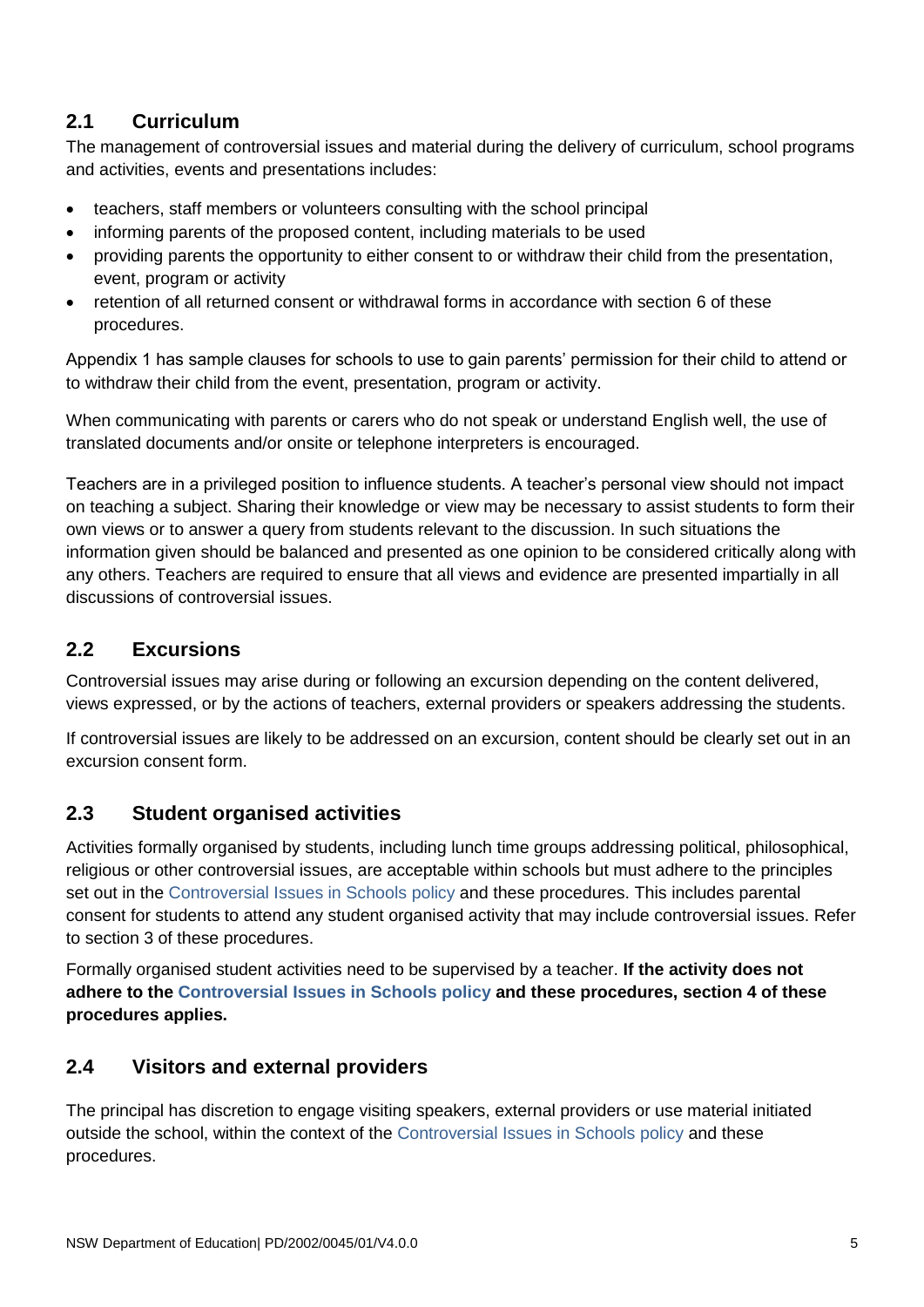Religious Education and Ethics providers conducting activities outside the specific activities listed in the [Religious Education](https://education.nsw.gov.au/policy-library/policies/religious-education-policy) policy and [Special Education in Ethics](https://education.nsw.gov.au/policy-library/policies/special-education-in-ethics-policy) policy are subject to the provisions of this policy and procedures.

Visitors include speakers and officials. External providers include any person, organisation or group offering services or resources to support the delivery of curriculum, events, presentations, school programs and activities, excursions and school extra-curricular activities.

Visitors and external providers are in a privileged position to influence students at school and on excursions. They must avoid distortion of discussions, and acknowledge and uphold the right of students and parents to hold a different viewpoint.

Visitors and external providers are not permitted to attempt to proselytise particular beliefs.

Visitors and external providers addressing students on controversial issues during school hours should do so only in circumstances where the issues form part of a school program or activity and are supervised by a teacher.

Visitors and external providers must be made aware of the [Controversial Issues in Schools policy](https://education.nsw.gov.au/policy-library/policies/controversial-issues-in-schools) and procedures by principals providing them with a copy of, or a link to the policy and procedures and explaining the content. They must agree in writing to adhere to the Controversial Issues in Schools policy, procedures and any related school-based practices. If visiting speakers or external providers will not agree to adhere to this policy they should not be engaged by the school. Schools may use the acknowledgement clause in Appendix 2 in a written agreement with the visiting speaker or external provider.

An adequate number of the school's teaching staff must be present to supervise all activities and presentations by visitors and external providers involving students, including lunch time groups. Such presentations should be planned so as to leave ample time for questions and comments by students.

As students are involved in these presentations, external organisations are discouraged from recording presentations.

# <span id="page-5-0"></span>**2.5 Official visitors**

Official visitors are welcome however these visits may be controversial. Principals should ensure the Director, Public Schools NSW is notified as soon as practical before any proposed official visit including but not limited to those outlined below.

# <span id="page-5-1"></span>**2.5.1 Local Members of Parliament (State and Federal)**

Local Members take an active interest in schools within their electorates, which includes visits. Local Members, whether in Government or Opposition, should be warmly welcomed at schools within their electorates. All arrangements should be made between the principal and the Local Member's office.

# <span id="page-5-2"></span>**2.5.2 Other Members of Parliament (State and Federal)**

Other Members of Parliament may request to visit a school or a principal may invite a Member of Parliament to their school. Arrangements are to be made through the Minister's office for visits to schools by Members of State or Federal Parliament other than local members (or local candidates for political office). If a Member of Parliament approaches a school and initiates a visit, they are to be asked to make contact with the office of the Minister for Education.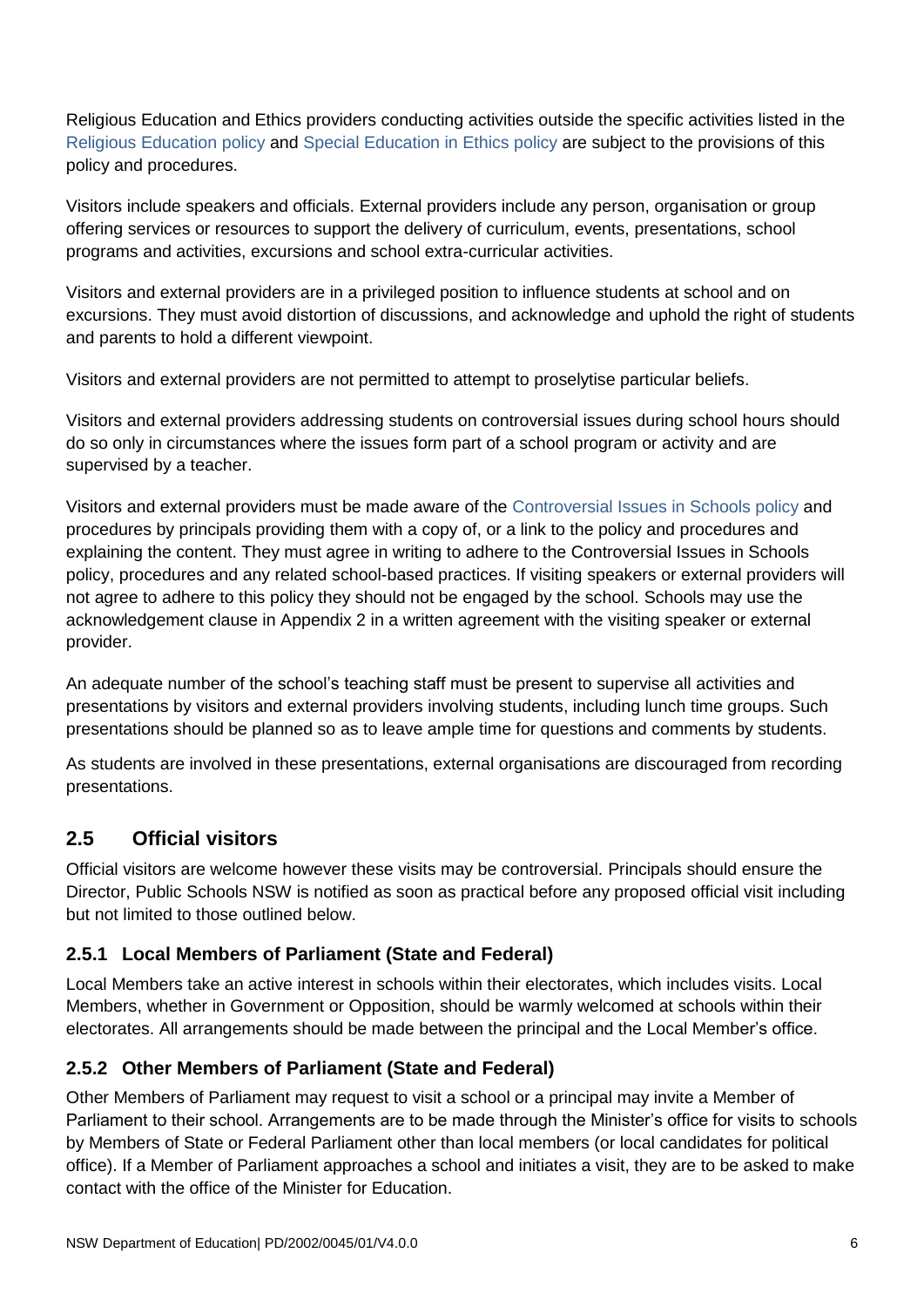#### <span id="page-6-0"></span>**2.5.3 Flag presentations**

Federal and State Members of Parliament traditionally visit schools on behalf of the Government to present Australian and State flags. These visits are welcome provided they are at the invitation of the principal.

#### <span id="page-6-1"></span>**2.5.4 Speech and presentation events**

Speech and presentation events are organised by the school to celebrate the achievements of students. Members of Parliament may be invited without the requirement to inform the Minister's Office.

# <span id="page-6-2"></span>**2.6 Distributing material**

All materials to be referenced or distributed to students that include controversial issues are to be reviewed and approved by the principal in advance. Approval for excursions and the participation or engagement of visitors or external providers to the school is subject to the review of the materials to be used.

The principal may delegate the task of reviewing the material to an appropriate member of the teaching staff and make a judgment on the basis of the teacher's feedback. This responsibility cannot be delegated to people from outside the school, including the publishers of material for use in the school or on school excursions.

The principal cannot delegate the task of approving materials for distribution. Any material considered inappropriate must not be shown or distributed to students. Any proposed presentation or activity may go ahead without the inappropriate material or may be cancelled.

Contemporary political publications or industrial notices containing material of a political nature are not permitted to be distributed to students at school. Distribution of material makes the school a 'publisher' and therefore answerable for the views expressed. Principals should consider this before approving the distribution of any material to students.

# <span id="page-6-3"></span>**2.7 Media materials**

Media material includes audio-visual materials, articles, websites or other mass communication materials.

The presentation of media material, particularly material classified as age restricted, can be contentious. Material classified as R 18+ is not to be shown to school students under any circumstances. Material classified as M and M 15+ may be shown to some students in some circumstances.

Media material to be used in school, school programs and activities or on excursions are to be previewed by teachers or the principal prior to the event.

# <span id="page-6-4"></span>**3 Parent information/consent**

It is essential that principals maintain communication with parents and carers on teaching and learning programs, visiting speakers, external providers and other school activities, including student organised activities, in which controversial issues may be addressed. Parents and carers need to be advised of the specific details of school activities, programs or events addressing controversial issues and the relevance to the curriculum and school programs and activities.

Where advice is appropriate, it must be given prior to the occasion so parents and carers can provide consent or withdraw their child from a particular session(s) on controversial issues. The parental right to withdraw their child must be respected. Appendix 1 has a sample consent form.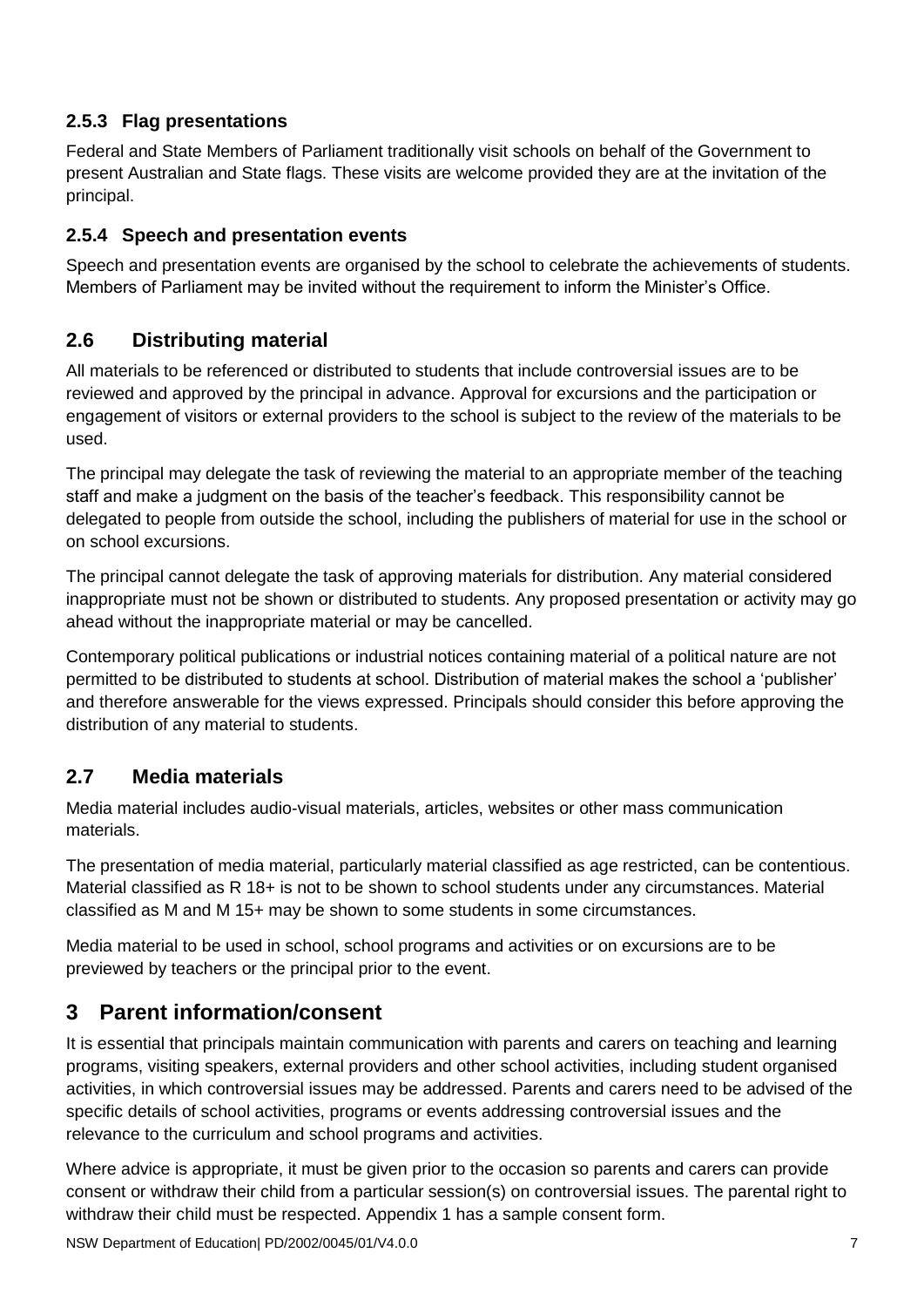Alternative learning must be provided to children who have been withdrawn from a particular session.

The principal makes the decision to use opt-out or opt-in consent forms in obtaining consent from parents. Factors to consider when using opt-out consent forms include the link to the curriculum and school programs, learning objectives and outcomes and the number of students participating.

If a parent or carer calls the school to provide or deny consent to the particular activity, a written record of the call (including, date, time, caller, recipient and consent) must be kept accordance with section 6 of these procedures.

# <span id="page-7-0"></span>**4 Where breaches of this policy occur**

If a supervising staff member considers that an activity or presentation is inappropriate, contains inappropriate material or differs from the content reviewed and accepted, the staff member may:

- request the presenter to move on immediately to another topic
- if any questions or comments are made by students on inappropriate issues, state that the matters will be dealt with in a more appropriate forum
- halt the presentation or activity if necessary
- explain to the students why the presentation has been halted.

The decision of any staff member is final.

The staff member then reports the incident to the principal.

Principals report incidents related to controversial issues occurring in their schools to the Director, Public Schools NSW, consistent with the department's [Incident Reporting policy](https://education.nsw.gov.au/policy-library/policies/incident-reporting-policy) (staff only).

The principal may inform parents of the incident and action taken by staff.

# <span id="page-7-1"></span>**5 Prohibited organisations**

Proscribed terrorist organisations are not permitted access to school students or facilities. A list of these organisations can be found on the [Australian National Security](http://www.nationalsecurity.gov.au/Listedterroristorganisations/Pages/default.aspx) website.

If the suitability and background of proposed presenters, visitors, external providers or special interest groups cannot be determined or there are safety concerns the principal should contact the Director of Safety and Security. A confidential background check can then be carried out to assist principals in their decision making.

# <span id="page-7-2"></span>**6 Administration**

# <span id="page-7-3"></span>**6.1 Retention and disposal of records**

Records related to controversial issues listed below must be retained and disposed of according to the requirements set out by *[Functional Retention and Disposal Authority FA387](https://education.nsw.gov.au/business-services/records-management/policy-procedures-and-standards/disposal-authorities)* (staff only).

#### <span id="page-7-4"></span>**6.1.1 Advice to parents/consent/withdraw consent**

Retain advice to parents and completed consent or opt-out forms to withdraw a student from an activity for minimum of 2 years after the activity, and then destroy. (See FA387 3.0.16)

#### <span id="page-7-5"></span>**6.1.2 Excursion forms**

Retain completed excursion forms for minimum of 2 years after the excursion, and then destroy. (See FA387 3.0.16)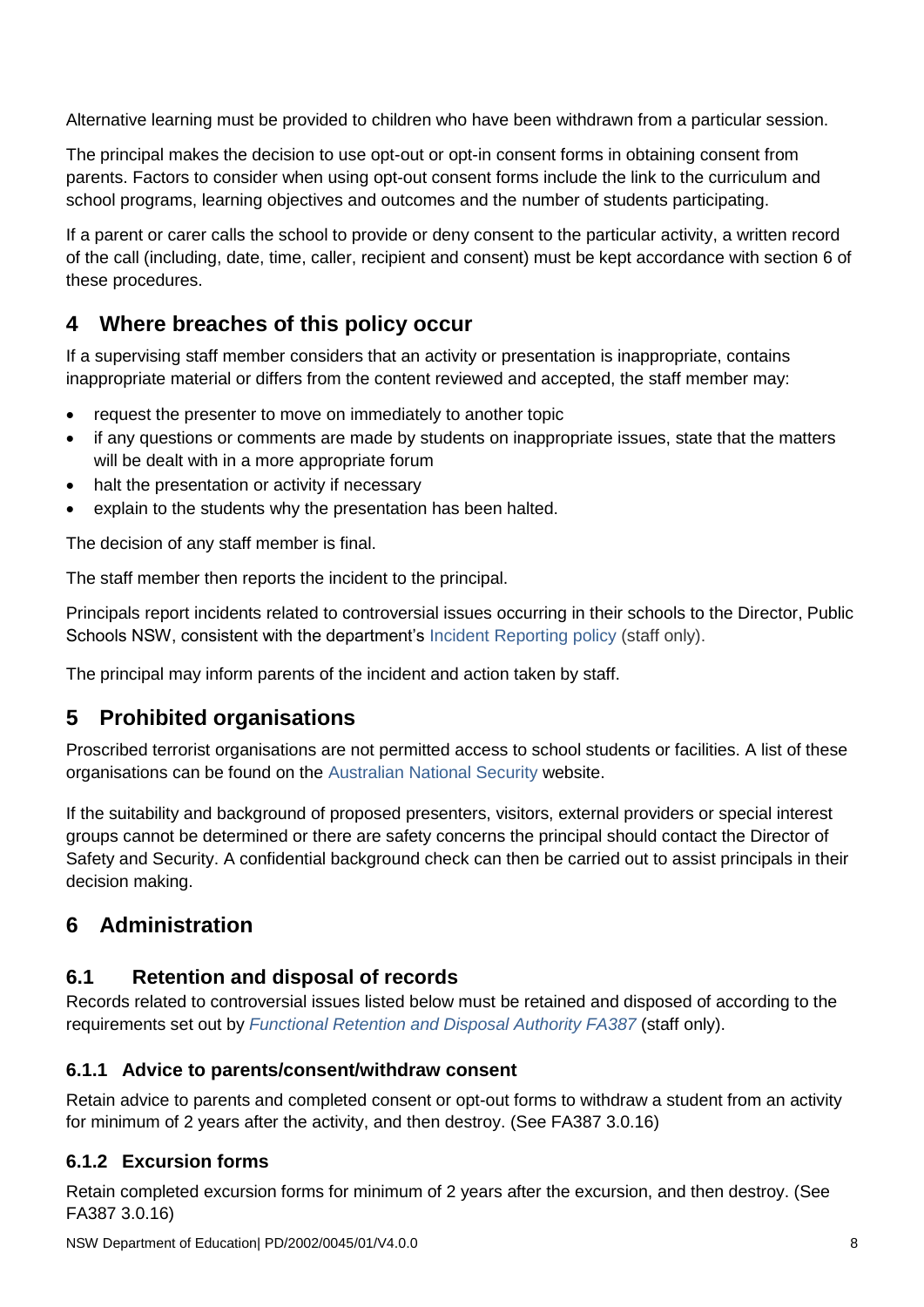#### <span id="page-8-0"></span>**6.1.3 Document with the acknowledgment clause**

Retain documents with completed acknowledgement clause in Appendix 2 as a record relating to visitors to the school for a minimum of 5 years, and then destroy. (See FA387 3.0.15)

#### <span id="page-8-1"></span>**6.1.4 Incident reports**

Retain reports of breaches of this policy as a record relating to school management for a minimum of 25 years after action completed, and then destroy. A copy is to be sent to the Executive Director, Public Schools NSW via the Director, Public Schools NSW. (See FA387 2.0.4)

# <span id="page-8-2"></span>**7 Further information**

Director, School Policy and Information Management, 9244 5070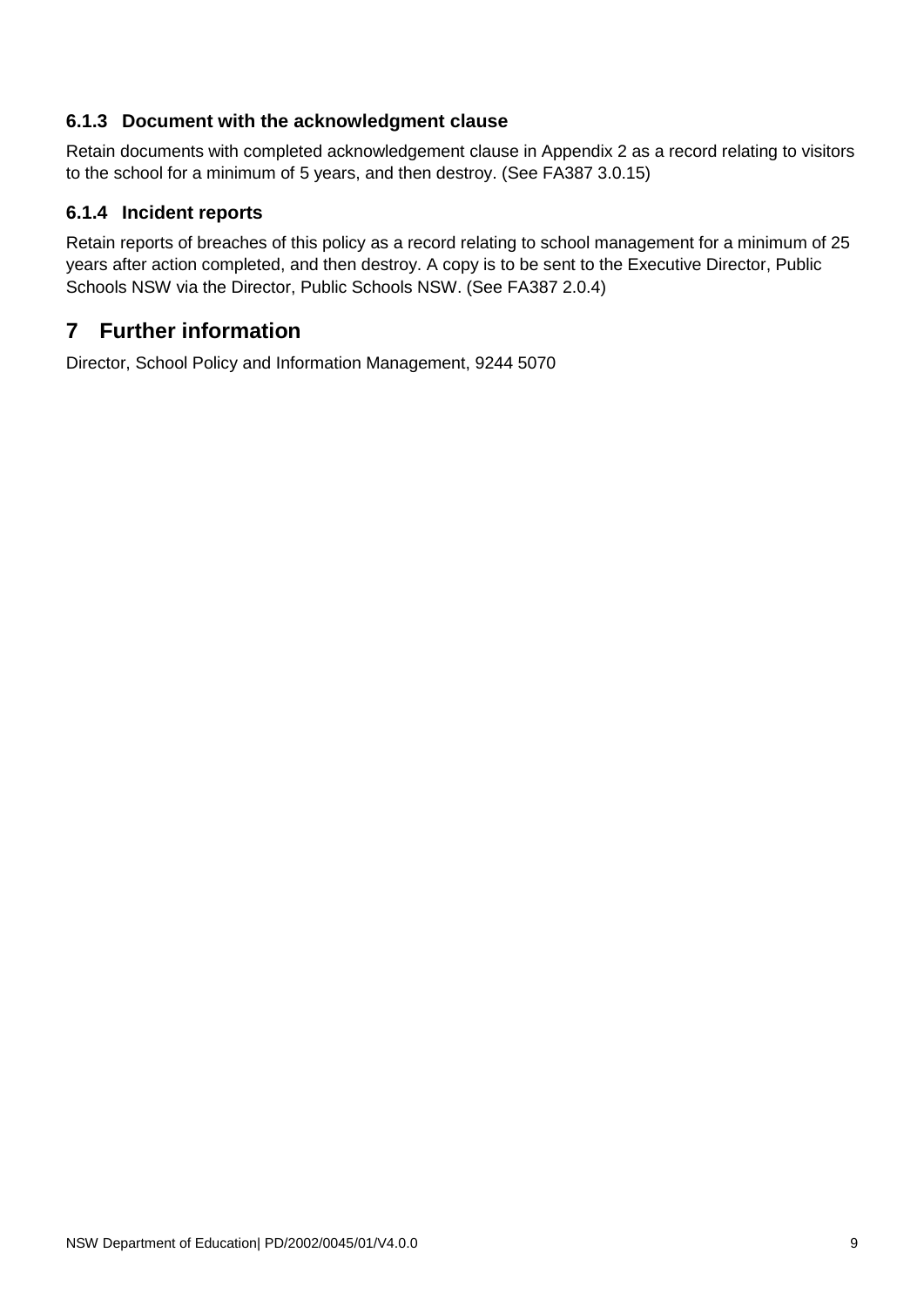# <span id="page-9-0"></span>**Appendix 1 – Sample consent form**

#### **Sample clauses for determining parental consent for a student's participation in activities that may address controversial issues**

#### *Provide details of the activity*

On <insert date>, an/a <event | excursion | presentation | class> will be held on the following topic <insert topic> which relates to:

the <insert KLA name> key learning area (for activities with curriculum relevance) **OR**

the school's <insert name> program/activity (for extra-curricular or student organised activities)

and will address the following content/issues:

- <insert content or issue>
- <insert content or issue>.

The <event | excursion | presentation | class> will be given by <insert name the teacher | visitor | external provider>.

#### *Choose opt-out clause or opt-in clause*

Opt-out clause: for use in advice to parents to withdraw consent

If you **do not** consent to your child attending the <event | excursion | presentation | class> please sign and return this form or call <insert name and phone number>.

I \_\_\_\_\_\_\_\_\_\_\_\_\_\_\_ (name of parent/carer) **do not consent** to \_\_\_\_\_\_\_\_\_\_\_\_\_\_\_\_\_(student name) of class (class) attending the <event | excursion | presentation | class> to be given on <insert date>.

#### **OR**

Opt-in clause: for use in advice to parents to provide consent

If you consent to your child attending the <event | excursion | presentation | class> please sign and return this form or call <insert name and phone number>.

I (name of parent/carer) **give permission** for **the same of standard example in the same**) of class \_\_\_\_\_ (class) to attend the <event | excursion | presentation | class> to be given on <insert date>.

*Include space for signature and information about the Telephone Interpreter Service*

If you are having trouble understanding this document, please ring the Telephone Interpreter Service on 131 450 and ask them to contact the school for you.

\_\_\_\_\_\_\_\_\_\_\_\_\_\_\_\_\_\_\_\_\_\_\_\_\_\_\_\_\_ \_\_\_\_\_\_\_\_\_\_\_\_\_\_\_ \_\_\_\_\_\_\_\_\_\_\_\_\_\_\_\_

This service is free of charge to you.

**Parent/carer signature <b>Contact number Date**